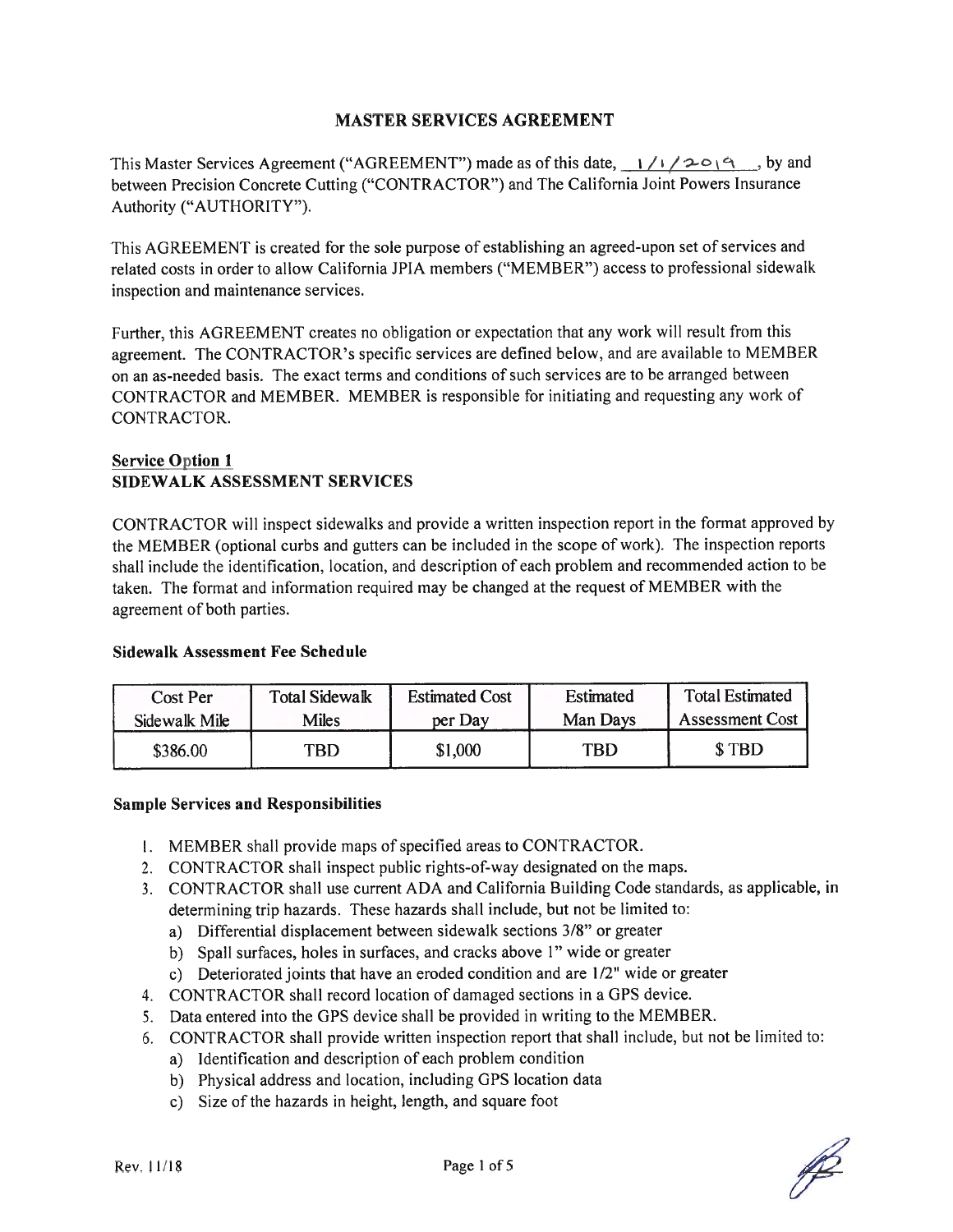- d) Probable cause of the hazard, if evident
- e) Pictures of damaged areas
- f) Priority for repair high, medium, or low
- g) Recommended action to be taken
- 7. CONTRACTOR shall repor<sup>t</sup> to the MEMBER the results of the inspection upon completion.

## Service Option 2 SIDEWALK TRIP HAZARD REMOVAL

| Hazard Class      | Small<br>$(3/8"$ to $1/2")$ | Medium<br>$(>1/2"$ to 1") | Large<br>(>1") | Lineal Foot<br>per Location | Square Foot<br>per Location |
|-------------------|-----------------------------|---------------------------|----------------|-----------------------------|-----------------------------|
| Price per Hazard  | \$25.75                     | \$51.75                   | \$104.25       | 5 lin. feet                 | $25$ sq. ft.                |
| Price per Sq. Ft. | \$1.03                      | \$2.07                    | \$4.17         | \$5.00                      | N/A                         |

CONTRACTOR shall be paid <sup>a</sup> fee for trip hazard repair service on lifted sidewalk with <sup>a</sup> difference in vertical elevation 3/8" and above to 2 1/2".

The fee paid to CONTRACTOR for trip hazard removal shall be charged on <sup>a</sup> per hazard class per 5 lineal feet. Removal of <sup>a</sup> trip hazard greater than 5 lineal feet shall be charged in 5 linear foot increments:

Example: A small hazard (3/8" to 1/2" high) that is 7 lineal feet shall be charged for 10 linear feet =  $$26.50 \times 2$  locations = \$53.00.

#### Sample Services and Responsibilities

- 1. CONTRACTOR shall repair sidewalk trip hazards from  $3/8$ " and up to 2  $1/2$ " in designated work areas as determined by the MEMBER.
- 2. CONTRACTOR shall remove hazards completely, from one end of the raised sidewalk joint to the other, if applicable, leaving <sup>a</sup> zero point of differential between slabs.
- 3. CONTRACTOR shall not cause any damage to landscaping, trees, retaining walls, curbs, sprinkler heads, utility covers or other objects adjacent to sidewalks. If CONTRACTOR and/or CONTRACTOR's equipment does cause damage to above, the MEMBER must be notified immediately and damages must be repaired at the CONTRACTOR's expense within <sup>24</sup> hours of the time the damage occurred.
- 4. CONTRACTOR shall completely and immediately clean up all debris after each hazard is repaired. All costs incurred for disposal of waste material shall be included in unit cost and not paid for separately.
- 5. CONTRACTOR shall repair each sidewalk trip hazard without damage to adjacent slab(s) or curb(s).
- 6. CONTRACTOR shall cut dry with dust abatement mechanism. No water-cooling is allowed, which creates slurry and contaminates storm drains or causes excessive environmental impact.
- 7. CONTRACTOR shall submit an itemized summary of all repaired hazards which includes:
	- a) The specific hazard height  $-$  both high side and low side measurement  $-$  in 1/8ths of an inch
		- b) The actual length of the repair to the nearest 1/2 foot
		- c) The total width of actual repair to the nearest 1/2 foot
		- d) The square feet of the effective panel from joint to nearest joint or score line
		- e) The calculated unit for measurement shall be the square foot of the affected panel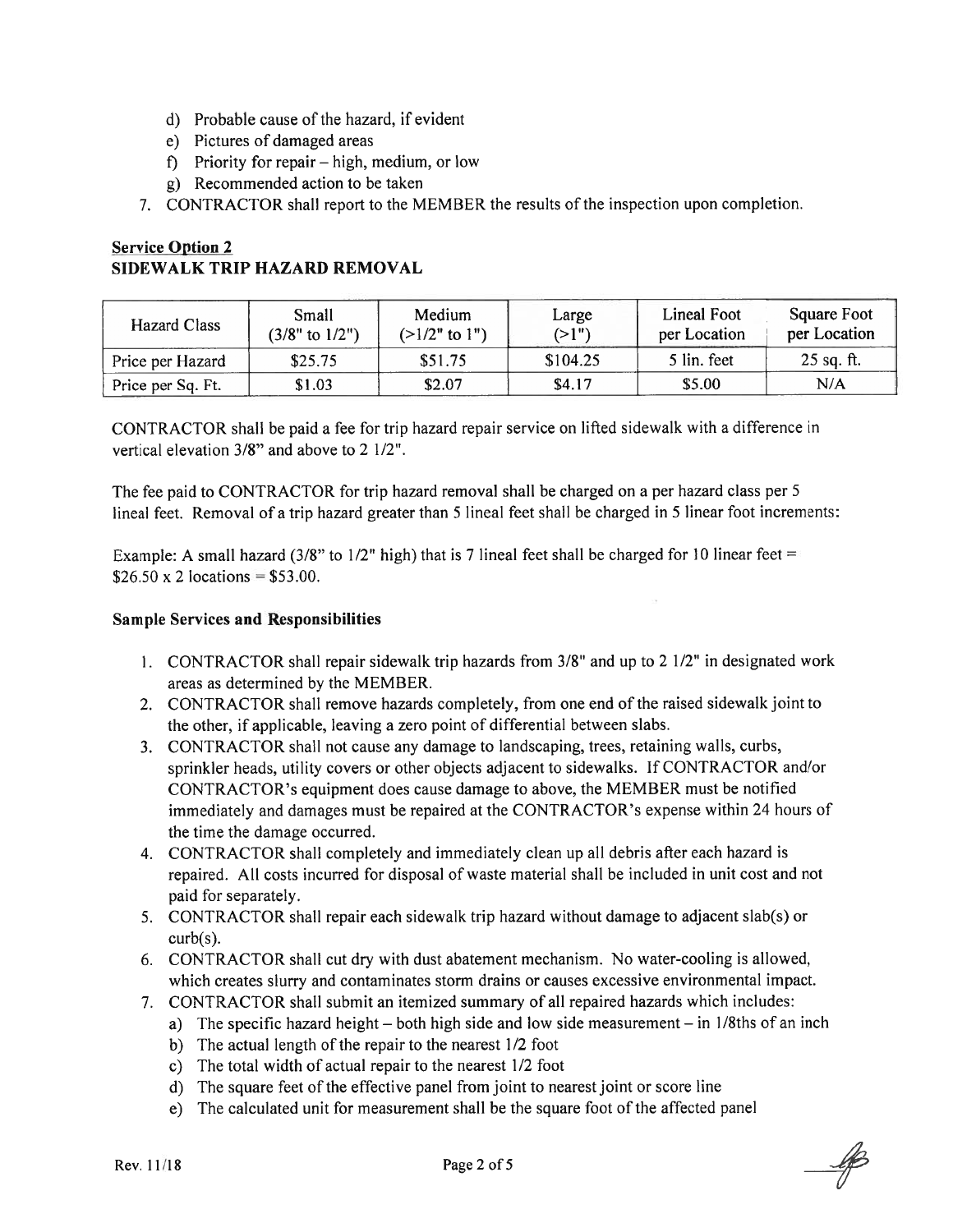- f) The physical location (address) of each repair
- g) Pictures of each repair, as requested
- h) Itemized cost of each repaired trip hazard
- 8. CONTRACTOR shall submit <sup>a</sup> detailed invoice setting forth the services performed, in accordance with the formula for saw-cutting calculations. All invoices must show the cut depth, size, length, width, square feet, address, the number of locations, and the date repaired for each hazard removal. The billing unit for invoice calculation shall be the number of locations where one (I) location is up to 5 lineal feet.
- 9. CONTRACTOR shall guarantee specified repair slope (1:12, or based upon the Americans with Disabilities Act and California Building Code) is achieved. If defined slope is not achieved, CONTRACTOR must repair to specification at no additional charge within <sup>24</sup> hours of discovery.
- 10. CONTRACTOR shall guarantee that the removed trip hazard will have <sup>a</sup> uniform appearance and texture. The finished surface shall have <sup>a</sup> co-efficient of friction of at least 0.6.
- 11. Method of trip hazard removal shall entail precise saw-cutting performed with hand-held, electric-powered equipment, using <sup>a</sup> machined hub and flush-mounted, diamond-tipped blades. Must be capable of cutting at any angle and perform trip hazard removal in hard-to-reach areas, around obstacles, on narrow walkways, and next to fences and retaining walls or buildings.
- 12. CONTRACTOR shall make its best effort to notify residents 3 days in advance of any work and schedule the operations so as to cause <sup>a</sup> minimum of interruption, interference or disturbance to the operation of stores, businesses, office buildings, hotels, churches, etc., and allow access by pedestrians and emergency, delivery and service vehicles at all times. Sidewalk repair equipment and all other items incidental to the work shall not be left or stored on the sidewalk or on private property while not in use.
- 13. CONTRACTOR shall take precautions during saw-cutting operations not to disfigure, scar, or impair the health of any tree on public or private property.

| <b>Hazard Class</b> | Small<br>$(3/8"$ to $1/2")$ | Medium<br>$(>1/2"$ to 1") | Large<br>(>1") | Lineal Foot<br>per Location | <b>Square Foot</b><br>per Location |
|---------------------|-----------------------------|---------------------------|----------------|-----------------------------|------------------------------------|
| Price per Hazard    | \$31.00                     | \$62.00                   | \$123.00       | 5 lin. feet                 | $25$ sq. ft.                       |
| Price per Sq. Ft.   | \$1.24                      | \$2.48                    | \$4.92         | N/A                         | N/A                                |

## Service Option 3 SIDEWALK ASSESSMENT AND TRIP HAZARD REMOVAL

See sample services and responsibilities under respective sections in Service Option <sup>I</sup> and Service Option 2.

## Service Option 4 FIVE-YEAR MAINTENANCE PROGRAM

| <b>Hazard Class</b> | Small<br>$(3/8"$ to $1/2")$ | Medium<br>$(>1/2"$ to 1") | Large<br>(>1") | Lineal Foot<br>per Location | Square Foot<br>per Location |
|---------------------|-----------------------------|---------------------------|----------------|-----------------------------|-----------------------------|
| Price per Hazard    | \$31.00                     | \$62.00                   | \$123.00       | 5 lin. feet                 | $25$ sq. ft.                |
| Price per Sq. Ft.   | \$1.24                      | \$2.48                    | \$4.92         | N/A                         | N/A                         |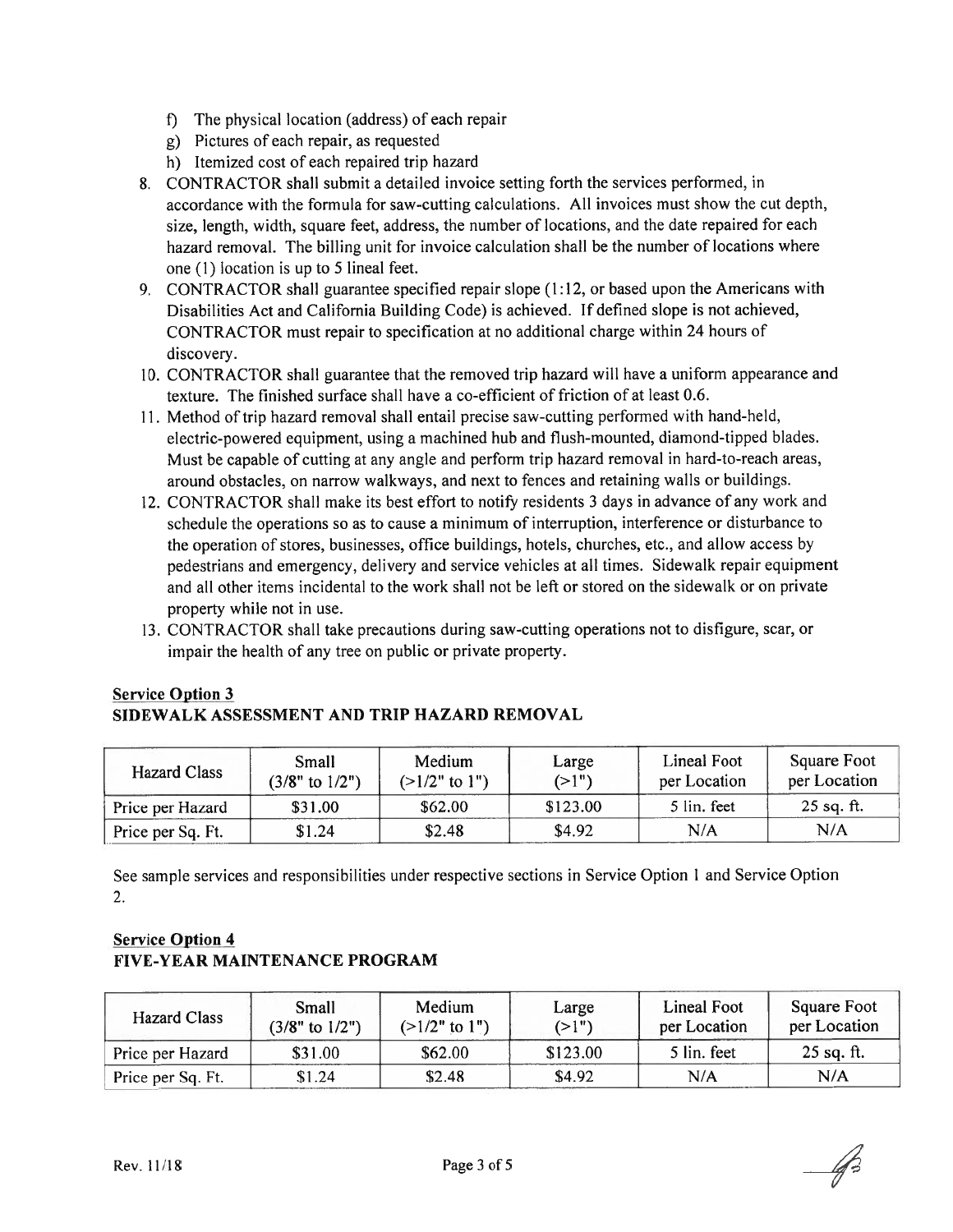#### Sample Sidewalk Survey Services and Responsibilities

- 1. CONTRACTOR shall perform annual, semi-annual, or quarterly sidewalk inspection as determined by the scope of services to be defined by terms mutually set between the MEMBER and CONTRACTOR.
- 2. CONTRACTOR shall specify problems and recommend action to be taken.
- 3. CONTRACTOR shall prioritize the areas and problems to be resolved.
- 4. CONTRACTOR shall identify repairs to be accomplished by saw cutting.
- 5. CONTRACTOR shall identify spall surfaces, holes in surfaces, and cracks above 1" wide or greater.
- 6. CONTRACTOR shall recommend areas to be demolished and replaced.
- 7. CONTRACTOR shall provide written inspection repor<sup>t</sup> that shall include, but not be limited to:
	- a) Ldentification and description of each problem condition
	- b) Physical address and location, including GPS location data
	- c) Size of the hazards in height, length, and square foot
	- d) Probable cause of the hazard, if evident
	- e) Pictures of damaged areas
	- 1) Priority for repair high, medium, low
	- g) Recommended action to be taken
	- h) CONTRACTOR shall repor<sup>t</sup> to the MEMBER the results of the inspection upon completion

#### Sample Sidewalk Trip Hazard Removal Services and Responsibilities

- 1. CONTRACTOR shall make repairs and recommendations to achieve the lowest overall cost to the MEMBER.
- 2. CONTRACTOR shall remove the existing trip hazards by saw cutting changes in elevation between adjacent panels from 3/8' up to <sup>2</sup> 1/2" in height as specified in the scope of work defined by mutually set terms between the MEMBER and CONTRACTOR.
- 3. The MEMBER shall set <sup>a</sup> fixed budget "not to exceed" per month, per quarter, or per year.
- 4. CONTRACTOR shall provide in-depth report, audit-able for maintenance and risk management.

#### Sample Remove/Replacement Survey Reporting Services and Responsibilities

- 1. CONTRACTOR shall survey and repor<sup>t</sup> all areas not recommended for saw cutting.
- 2. CONTRACTOR shall identify "remove and replacement" locations to maximize the repair of locations that truly need to be replaced.
- 3. CONTRACTOR shall provide <sup>a</sup> written repor<sup>t</sup> that identifies the location, length, width, and square foot measurement of the affected panels to be replaced.
- 4. CONTRACTOR shall provide GPS locations, maps and <sup>p</sup>hotographs of areas recommended for removal and replacement.
- 5. CONTRACTOR shall provide an in-depth repor<sup>t</sup> on <sup>a</sup> monthly basis, audit-able for maintenance and risk management.